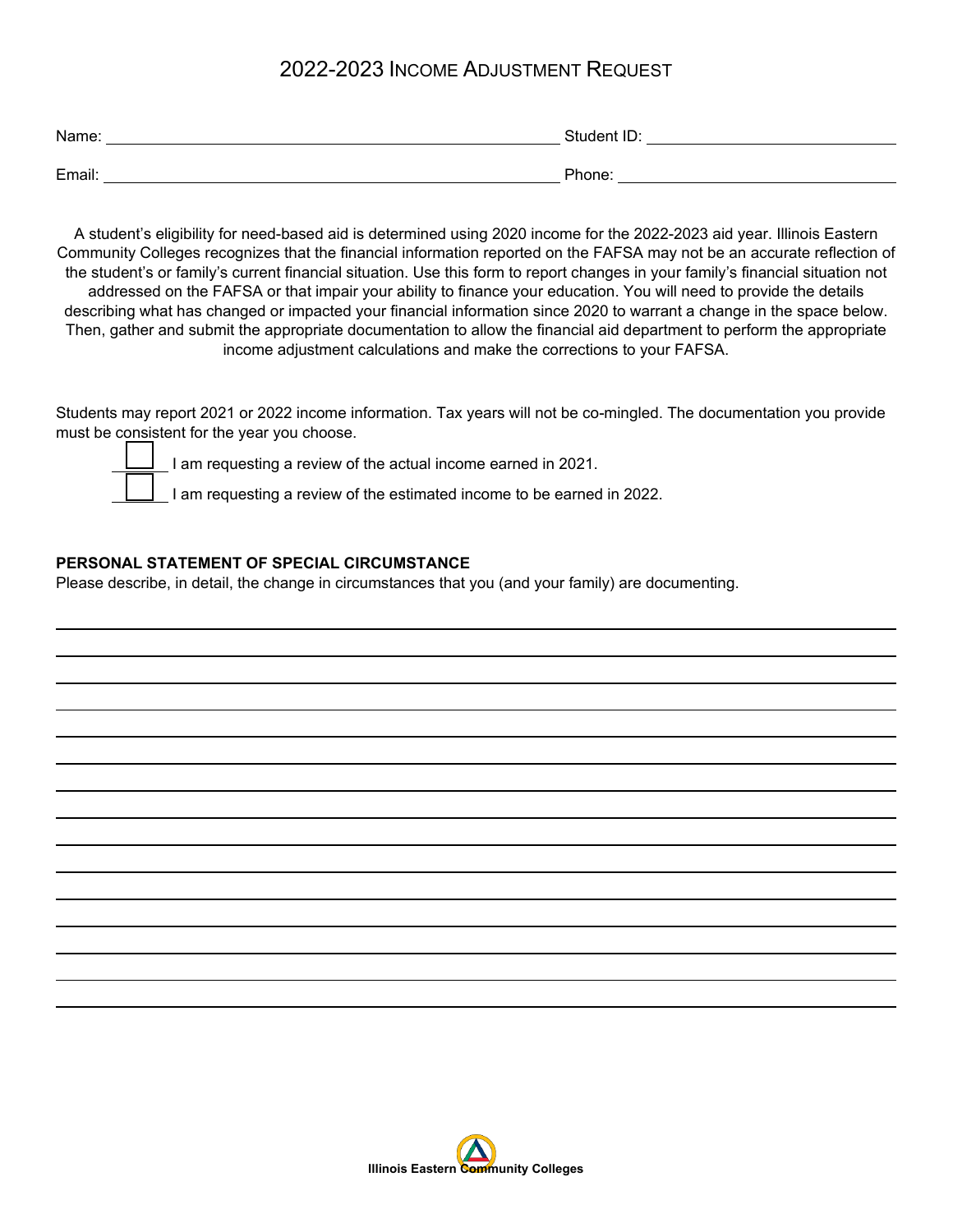## **DOCUMENTS REQUESTED**

Please provide the following documentation based on your circumstances to complete the request.

| <b>Check</b><br>Reason | <b>Reason for Request</b>                                                                                                                                                                                                                                                                                                               | <b>2021 Documentation</b>                                                                                                                                                                    | <b>2022 Documentation</b>                                                                                                                                                                                                                                                             |
|------------------------|-----------------------------------------------------------------------------------------------------------------------------------------------------------------------------------------------------------------------------------------------------------------------------------------------------------------------------------------|----------------------------------------------------------------------------------------------------------------------------------------------------------------------------------------------|---------------------------------------------------------------------------------------------------------------------------------------------------------------------------------------------------------------------------------------------------------------------------------------|
|                        | <b>Loss of Employment or</b><br><b>Significant Reduction of Wages</b><br>• Dependent Students: You or<br>parent(s) income earned is less than<br>that earned in 2020<br>• Independent Students: You and/or<br>your spouse's income earned in the<br>above years is less than that earned<br>in the base year on the FAFSA               | • 2020 & 2021 IRS Tax Return<br>Transcript for all<br>• 2020 & 2021 IRS W-2 or Wage<br>Transcript for all<br>• Termination notice from employer<br>(if applicable)                           | • 2020 IRS Tax Return Transcript for<br>all<br>• 2020 IRS W-2 or Wage Transcript<br>for all<br>• Last pay stub detailing Year-to-<br>Date earnings for all<br>• Termination notice from employer<br>(if applicable)<br>• 2022 Unemployment Benefit<br>History<br>• 2022 Severance Pay |
|                        | <b>Divorce after FAFSA submission</b><br>• Dependent Students: Your parents<br>separated or divorced after submitting<br>the FAFSA<br>• Independent Students: You and your<br>spouse separated or divorced after<br>filing the FAFSA                                                                                                    | • 2020 & 2021 IRS Tax Return<br>Transcript for all<br>• 2020 & 2021 IRS W-2 or Wage<br>Transcript for all<br>• Divorce decree, Separation<br>agreement or Proof of separate<br>address       | • 2020 IRS Tax Return Transcript for<br>all<br>• 2020 IRS W-2 or Wage Transcript<br>for all<br>• Last pay stub detailing Year-to-<br>Date earnings for all<br>• Divorce decree, Separation<br>agreement or Proof of separate<br>address                                               |
|                        | <b>Death after FAFSA Submission</b><br>• Dependent Students: A parent has<br>died after submitting the FAFSA<br>• Independent Students: Your spouse<br>has died after filing the FAFSA                                                                                                                                                  | • 2020 & 2021 IRS Tax Return<br>Transcript for all<br>• 2020 & 2021 IRS W-2 or Wage<br>Transcript for all<br>• Applicable death certificate or<br>obituary                                   | • 2020 IRS Tax Return Transcript for<br>all<br>• 2020 IRS W-2 or Wage Transcript<br>for all<br>• Last pay stub detailing Year-to-<br>Date earnings for all<br>• Applicable death certificate or<br>obituary                                                                           |
|                        | <b>One Time Lump Sum Payment</b><br><b>Received</b><br>· Dependent Students: You or<br>parent(s) received a lump sum<br>payment in 2020 and will not receive<br>the payment in the future<br>• Independent Students: You and/or<br>your spouse received a lump sum<br>payment in 2020 and will not receive<br>the payment in the future | • 2020 & 2021 IRS Tax Return<br>Transcript for all<br>• 2020 & 2021 IRS W-2 or Wage<br>Transcript for all<br>• Documentation showing the lump<br>sum payment received and what it<br>is from | • 2020 IRS Tax Return Transcript for<br>all<br>• 2020 IRS W-2 or Wage Transcript<br>for all<br>• Last pay stub detailing Year-to-<br>Date earnings for all<br>• Documentation showing the lump<br>sum payment received and what it<br>is from                                         |
|                        | <b>Other Circumstance</b><br>You, or someone in your household,<br>has experienced a situational change<br>that has significantly impacted your<br>household income.                                                                                                                                                                    | • 2020 & 2021 IRS Tax Return<br>Transcript for all<br>• 2020 & 2021 IRS W-2 or Wage<br>Transcript for all<br>• Any applicable documentation to<br>demonstrate the financial change           | • 2020 IRS Tax Return Transcript for<br>all<br>• 2020 IRS W-2 or Wage Transcript<br>for all<br>• Last pay stub detailing Year-to-<br>Date earnings for all<br>• Any applicable documentation to<br>demonstrate the financial change                                                   |